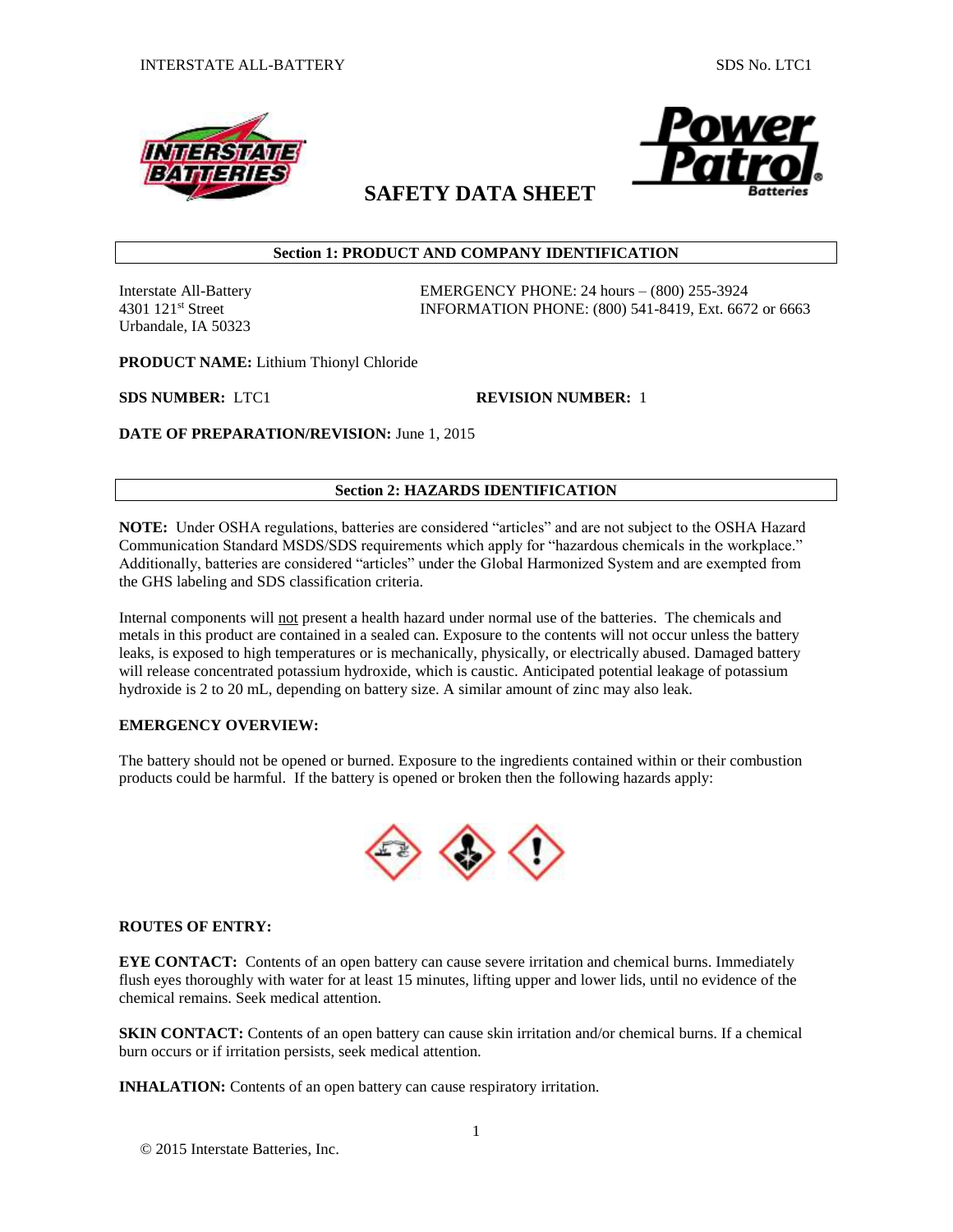**INGESTION:** Swallowing a battery can be harmful. Contents of an open battery can cause serious chemical burns of mouth, esophagus, and gastrointestinal tract.

#### **ACUTE HEALTH EFFECTS:**

Exposure and/or contact with battery electrolyte (acid) may lead to acute irritation of the skin, corneal damage of the eyes, and irritation of the mucous membranes of the eyes and upper respiratory system, including lung.

#### **MEDICAL CONDITIONS AGGRAVATED BY EXPOSURE:**

A knowledge of the available toxicology information and of the physical and chemical properties of the material suggests that overexposure in unlikely to aggravate existing medical conditions.

| <b>Section 3: COMPOSITION/INFORMATION ON INGREDIENTS</b> |             |                   |                          |  |
|----------------------------------------------------------|-------------|-------------------|--------------------------|--|
| <b>Material</b>                                          | % by Wt.    | <b>CAS Number</b> | <b>Molecular Formula</b> |  |
| Lithium                                                  | $3.5 - 5.0$ | 7239-93-2         | Li                       |  |
| <b>Carbon</b>                                            | $3.0 - 4.0$ | 7782-42-5         | C                        |  |
| <b>Tetrafluoroethylene</b>                               | N/A         | $9002 - 84 - 0$   | (C2F4)n                  |  |
| <b>Thionyl Chloride</b>                                  | $40 - 45$   | 7719-09-7         | SoC <sub>12</sub>        |  |
| <b>Aluminum Chloride</b>                                 | $1 - 5$     | 7446-70-0         | AlC <sub>13</sub>        |  |
| <b>Lithium Chloride</b>                                  | N/A         | 7447-41-8         | ClLi                     |  |
| <b>Stainless steel</b>                                   | N/A         | N/A               | N/A                      |  |
| <b>Glass</b>                                             | N/A         | N/A               | Na2O.CaO.6SiO2           |  |
| <b>Nickel</b>                                            | N/A         | 7440-02-0         | Ni                       |  |
| <b>Vinyl Chloride</b>                                    | N/A         | 9002-86-2         | (C2H3Cl)n                |  |

# **Section 4: FIRST AID MEASURES**

**EYE CONTACT:** Immediately rinse with cool running water for at least 15 minutes. Seek medical attention immediately after rinsing.

**SKIN CONTACT:** Wash thoroughly with soap and water. If acid is splashed on clothing or shoes, remove immediately and discard.

**INHALATION:** Remove from exposure to fresh air and consult a physician if any of the acute effects listed above develop.

**INGESTION:** Do not induce vomiting. Refer to a physician immediately.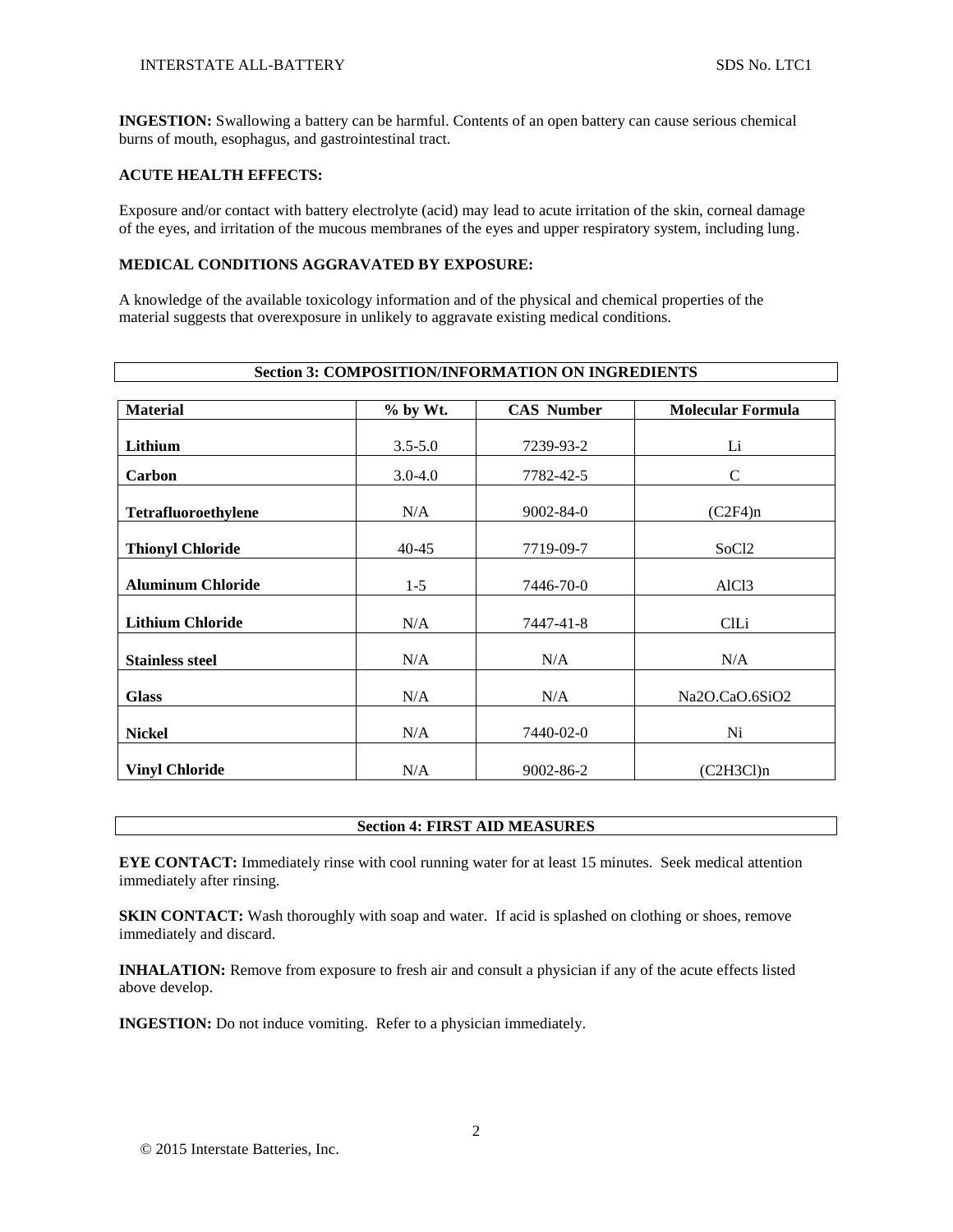#### **Section 5: FIRE FIGHTING MEASURES**

**EXTINGUISHING MEDIA:** Carbon dioxide (CO2) or dry chemical fire extinguisher

**SPECIAL FIRE FIGHTING PROCEDURES:** Firefighters should wear positive pressure self-contained breathing apparatus and full protective clothing. Fight fire from a distance or protected area. Cool fire exposed batteries to prevent rupture. Use caution when handling fire-exposed containers (containers may rocket or explode in heat of fire).

## **Section 6: ACCIDENTAL RELEASE MEASURES**

Clean-up personnel should wear appropriate protective clothing to avoid eye and skin contact and inhalation of vapors or fumes. Increase ventilation. Carefully collect batteries and place in an appropriate container for disposal.

#### **Section 7: HANDLING AND STORAGE**

**MECHANICAL CONTAINMENT:** Batteries normally evolve hydrogen which, when combined with oxygen from the air, can produce a combustible or explosive mixture unless vented. If such a mixture is present, short circuits, high temperature, or static sparks can cause an ignition.

Do not obstruct safety release vents on batteries. Encapsulation (potting) of batteries will not allow cell venting and can cause high pressure rupture.

**HANDLING:** Accidental short circuit for a few seconds will not seriously affect the battery. Prolonged short circuit will cause the battery to lose energy, and can cause the safety release vent to open. Sources of short circuits include jumbled batteries in bulk containers, metal jewelry, metal covered tables or metal belts used for assembly of batteries into devices.

**WARNING:** Do not install backwards, charge, put in fire, or mix with other battery types. May explode or leak causing injury. **Replace all batteries at the same time.**

**STORAGE:** Store in a cool, well ventilated area. Elevated temperatures can result in shortened battery life.

**CHARGING:** This battery is manufactured in a charged state. It is not designed for recharging. Recharging can cause battery leakage or, in some cases, high pressure rupture. Inadvertent charging can occur if a battery is installed backwards.

#### **Section 8: EXPOSURE CONTROLS/PERSONAL PROTECTION**

**VENTILATION:** Not required under normal handling conditions.

**RESPIRATORY PROTECTION:** None required under normal handling conditions.

**GLOVES:** Not necessary under normal conditions. Use neoprene or natural rubber gloves if handling an open or leaking battery.

**EYE PROTECTION:** Not necessary under normal conditions. Wear safety glasses with side shields if handling an open or leaking battery.

**OTHER PROTECTIVE EQUIPMENT:** None required under normal handling conditions.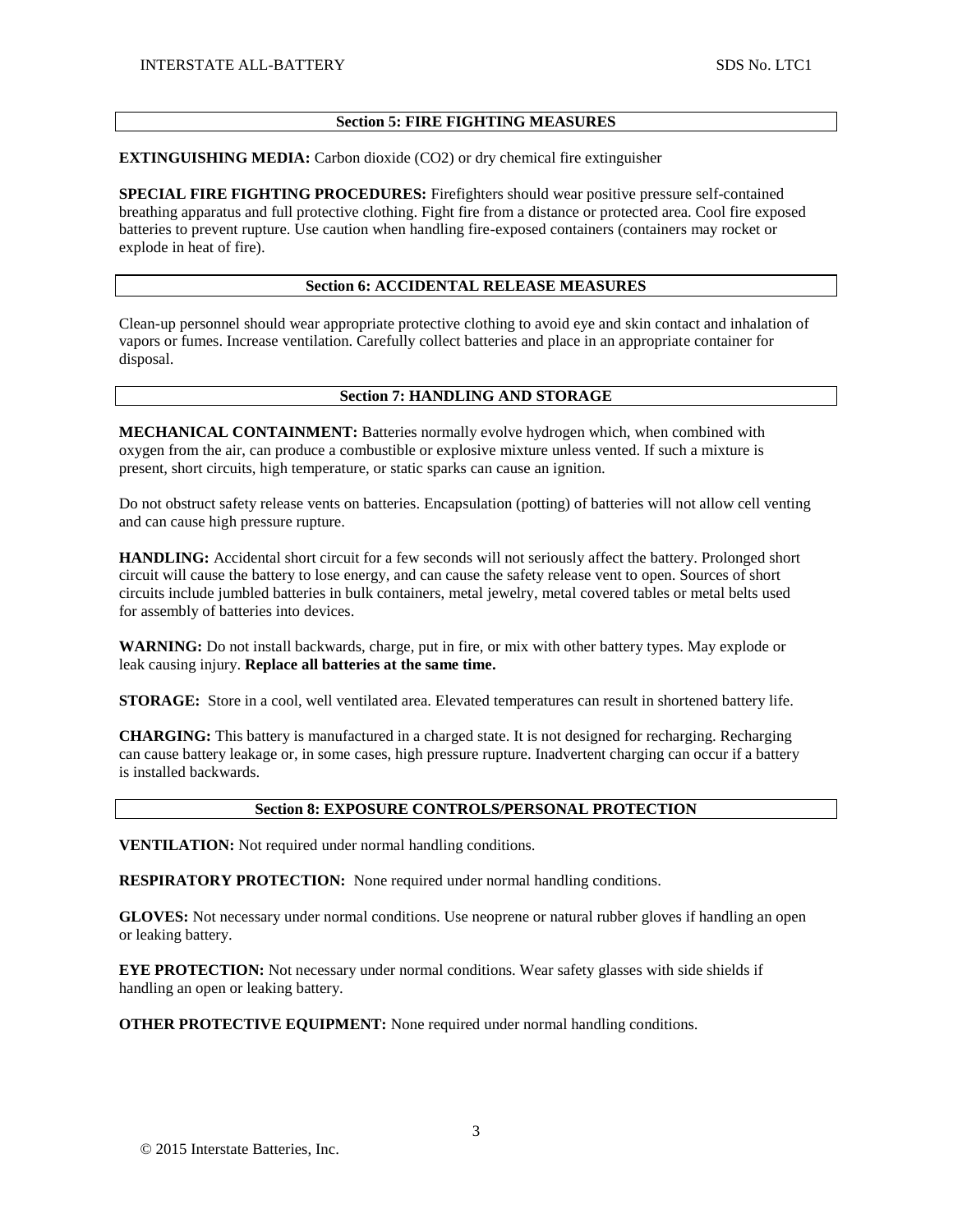# **Section 9: PHYSICAL AND CHEMICAL PROPERTIES**

| APPEARANCE (PHYSICAL STATE, & COLOR):<br>٠                | Cylindrical        |
|-----------------------------------------------------------|--------------------|
| <b>ODOR:</b>                                              | <b>Odorless</b>    |
| <b>ODOR THRESHOLD:</b>                                    | Not applicable     |
| PH:                                                       | Not applicable     |
| <b>MELTING POINT/FREEZING POINT:</b><br>٠                 | Not applicable     |
| <b>INITIAL BOILING POINT AND BOILING RANGE:</b><br>٠      | Not applicable     |
| <b>FLASH POINT:</b><br>٠                                  | Not applicable     |
| <b>EVAPORATION RATE:</b><br>٠                             | Not applicable     |
| <b>FLAMMABILITY (SOLID, GAS):</b><br>٠                    | Not determined     |
| <b>UPPER/LOWER FLAMMABILITY OR EXPLOSIVE LIMITS:</b><br>٠ | Not determined     |
| <b>VAPOR PRESSURE:</b><br>٠                               | Not applicable     |
| <b>VAPOR DENSITY:</b><br>٠                                | Not applicable     |
| <b>RELATIVE DENSITY:</b><br>٠                             | Not applicable     |
| <b>SOLUBILITY(IES):</b><br>٠                              | Insoluble in water |
| <b>PARTITION COEFFICIENT: N-OCTANOL/WATER:</b><br>٠       | Not applicable     |
| <b>AUTO-IGNITION TEMPERATURE:</b><br>٠                    | Not applicable     |
| DECOMPOSITION TEMPERATURE:                                | Not applicable     |
|                                                           |                    |

**STABILITY:** □ Unstable □ Stable

.

**CONDITIONS TO AVOID:** Do not heat, crush, disassemble, short circuit, or recharge

**INCOMPATIBILITY:** Contents are incompatible with strong oxidizing agents.

**HAZARDOUS DECOMPOSITION PRODUCTS:** Thermal decomposition may produce hazardous fumes of zinc and manganese; caustic vapors of potassium hydroxide and other toxic by-products.

**Section 10: STABILITY AND REACTIVITY**

**HAZARDOUS POLYMERIZATION:** Will not occur.

# **Section 11: TOXICOLOGICAL INFORMATION**

Lithium Thionyl Chloride batteries are not hazardous waste. Under normal conditions of use, Lithium Thionyl Chloride batteries are non-toxic.

The toxicological information of the applicable internal cell materials is as follows:

| · Acute toxicity:                                |                                                                  |                                     |  |  |
|--------------------------------------------------|------------------------------------------------------------------|-------------------------------------|--|--|
| Oral                                             | GHS: Category 3. Harmful if swallowed                            |                                     |  |  |
| Skin                                             | GHS: It is not possible to classify                              |                                     |  |  |
| Inhalation (steam)                               | GHS: It is not possible to classify                              |                                     |  |  |
| Inhalation (dust)                                | GHS: It is not possible to classify                              |                                     |  |  |
| · Skin corrosivity:                              | GHS: Category 1B.                                                |                                     |  |  |
|                                                  | Serious chemical wound of the skin and damage of eyes is caused. |                                     |  |  |
| . Serious damage and irritant property for eyes: |                                                                  | GHS: Category 1                     |  |  |
| · Respiratory or skin sensitization:             |                                                                  |                                     |  |  |
| Respiratory sensitization:                       |                                                                  | GHS: It is not possible to classify |  |  |
| Skin sensitization:                              |                                                                  | GHS: out of Category                |  |  |
| $\cdot$ Germline mutagenicity:                   |                                                                  | GHS: out of Category                |  |  |
| $\cdot$ Carcinogenicity:                         |                                                                  | GHS: It is not possible to classify |  |  |
| · Reproduction Toxicity:                         |                                                                  | GHS: It is not possible to classify |  |  |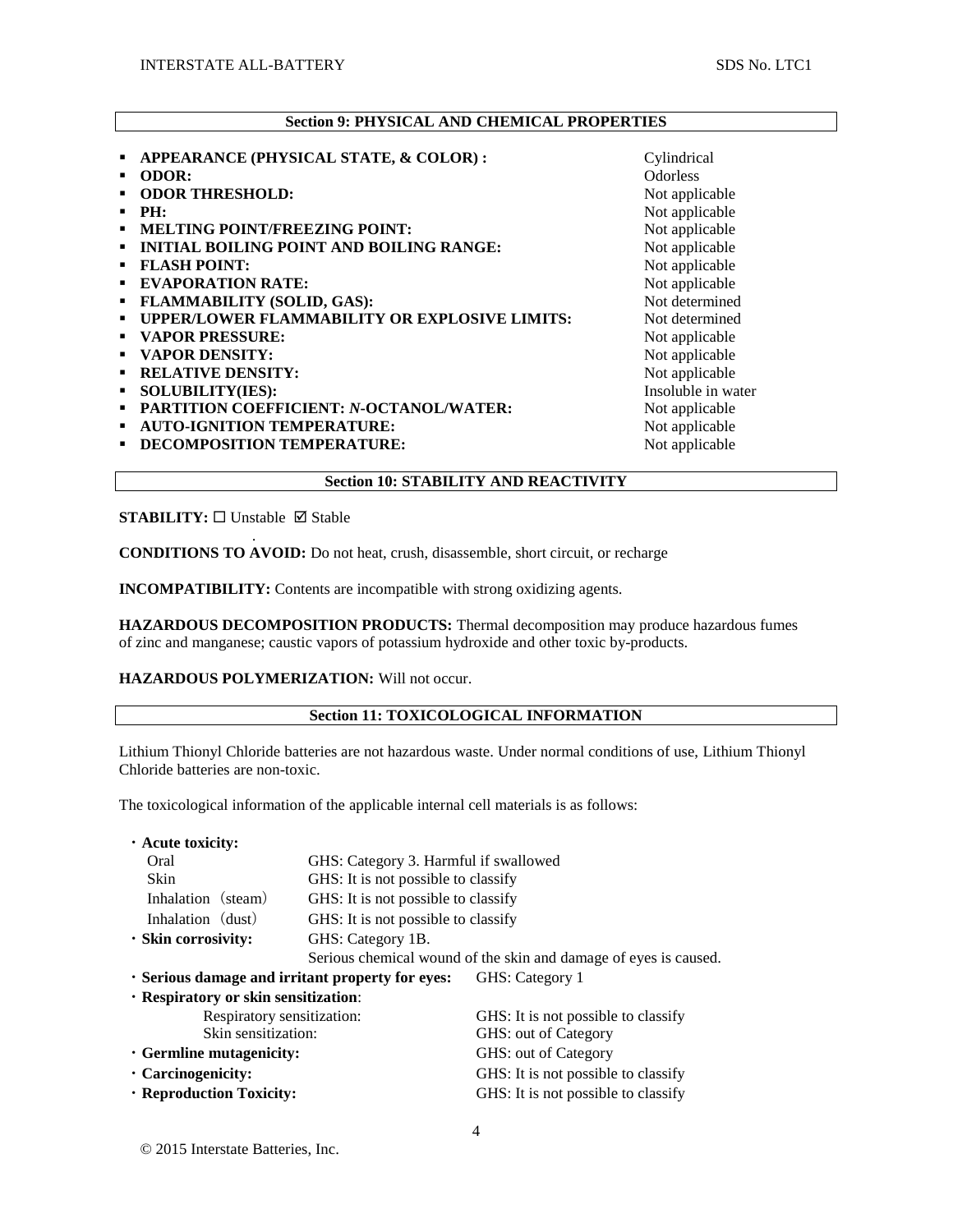#### ・**Certain target organ/ Systemic toxicity (single exposure):**

GHS: Category 1

The disorder of the respiratory system is caused

・**Certain target organ/ Systemic toxicity (repeated exposure)**

GHS: It is not possible to classify

# **Section 12: ECOLOGICAL INFORMATION**

No eco-toxicity data is available. This product is not expected to present an environmental hazard. Lithium Thionyl Chloride batteries do not contain any added mercury, cadmium or lead.

#### **Section 13: DISPOSAL**

Dispose of in compliance with federal, state/provincial and local regulations.

*Non-Household Setting (US Federal)*: Lithium Thionyl Chloride batteries in their original form (finished consumer product), when disposed of as waste, are considered **non-hazardous** waste according to Federal RCRA regulation (40 CFR 261).

*Household Use:* Lithium Thionyl Chloride batteries can be safely disposed of with normal household waste. Do not accumulate large quantities used batteries for disposal as accumulation could cause batteries to shortcircuit. Do not incinerate.

It is recommended that the batteries be recycled. To find an Interstate All Battery Store that will send Lithium Thionyl Chloride batteries for recycling, please go to the dealer locator function found at [www.interstatebatteries.com.](http://www.interstatebatteries.com/)



| <b>Section 14: TRANSPORTATION INFORMATION</b> |                                                                                                                |  |  |
|-----------------------------------------------|----------------------------------------------------------------------------------------------------------------|--|--|
| <b>UN NUMBER:</b>                             | 3090/3091                                                                                                      |  |  |
| UN PROPER SHIPPING NAME:                      | LITHIUM BATTERIES (INCLUDING LITHIUM ION BATTERIES)/LITHIUM<br>BATTERIES PACKED WITH OR CONTAINED IN EQUIPMENT |  |  |
| <b>TRANSPORT HAZARD CLASS:</b>                | Class 9                                                                                                        |  |  |
| <b>PACKING GROUP:</b>                         | П                                                                                                              |  |  |

The U.S. and international regulations pertaining to the transportation of lithium (metal) cells and batteries and lithium ion cells and batteries have changed significantly over the past five years. Tests based on UN Manual of Tests and Criteria must be performed as identified in 49 CFR §173.185 and the ICAO Technical Instructions, Packing Instruction 903, and Special Provision A45. The regulations also apply to cells and batteries that are packed with or contained in equipment (UN3091).